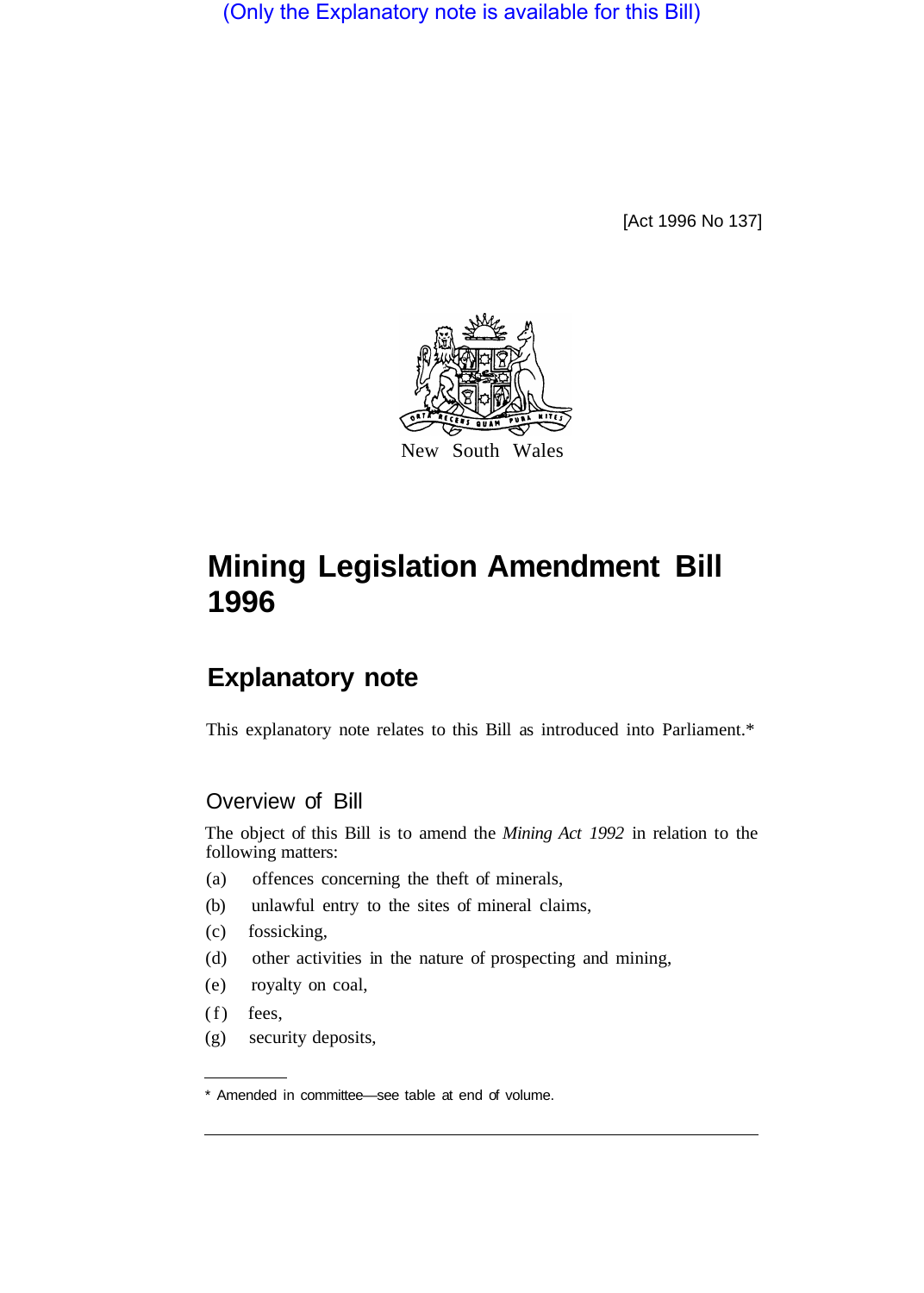Mining Legislation Amendment Bill 1996 [Act 1996 No 137]

Explanatory note

- $(h)$ compensation to owners and occupiers of land,
- $(i)$ protection of dwelling-houses, gardens and improvements,
- protection of mining operations in connection with privately owned  $(i)$ minerals,
- $(k)$ mining purposes,
- $(1)$ renewals of authorities and mineral claims,
- $(m)$ partial transfers of exploration licences,
- $(n)$ cancellation of mineral claims,
- procedural irregularities concerning mineral claims,  $(o)$
- royalty officers and deputy mining registrars,  $(p)$
- powers of entry under certain permits,  $(q)$
- consolidation of mining leases,  $(r)$
- $(s)$ prevention of damage to certain dams,
- $(t)$ miscellaneous matters,
- $(u)$ savings and transitional provisions.

The Bill also makes minor, consequential and ancillary amendments to various other Acts and instruments.

A detailed explanation of each amendment is set out in the Bill immediately after the amendment.

## **Outline** of **provisions**

**Clause 1** sets out the name (also called the short title) of the proposed Act.

**Clause 2** provides for the commencement of the proposed Act on a day or days to be appointed by proclamation.

**Clause 3** is a formal provision giving effect to a Schedule of amendments to the *Mining Act 1992.* 

**Clause 4** is a formal provision giving effect to a Schedule of amendments to various other Acts and instruments. The clause also provides that the amendments made by the proposed Act to the *Mining (General) Regulation 1992* do not affect the future amendment or repeal of that Regulation.

**Clause 5** provides that explanatory notes in the proposed Act do not form part of the proposed Act.